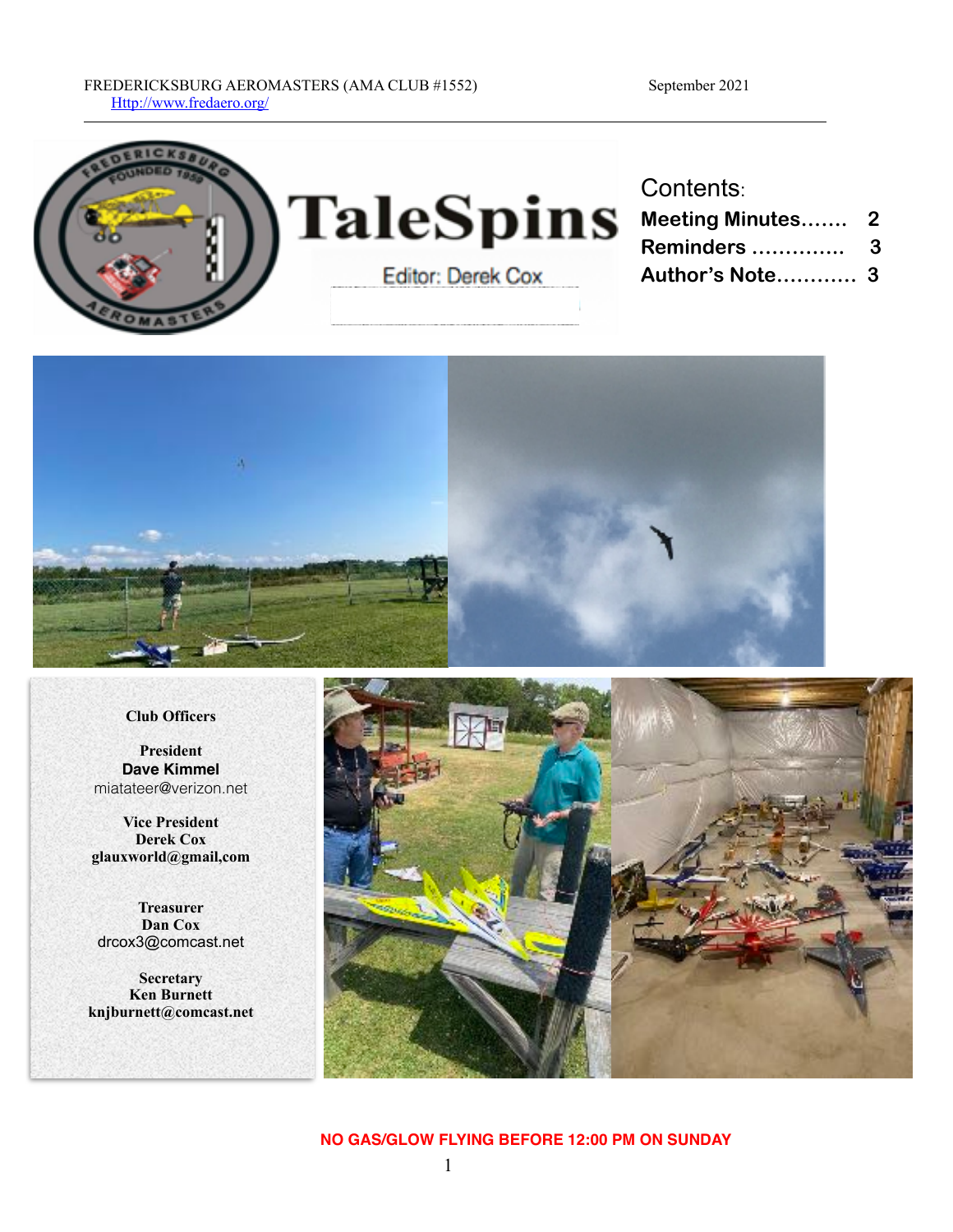# **FREDERICKSBURG AEROMASTERS AMA CLUB CHARTER 1562**

### **Minutes of the September 11, 2021 Club Meeting**

The meeting was called to order by Acting President Derek Cox at 11:00 AM at Rector-McCarey Field. Eleven' members were present.

#### **Officer Reports**

**Treasurer:** Club has a balance of \$2251.19 A check has just been issued for field expenses in the amount of \$45. Expenses to date have been \$1330, income to date has been \$1055. Given projected future expenses the Club is in sound financial shape.

**Newsletter:** Thanks for all the photos, continue to forward to Derek Cox.

**Secretary:** No correspondence or news from the AMA. The secretary noted that he has a full roster of Club Members email addresses should anyone wish to contact the membership to dispose of, give, or sell hobby related items. Contact him at  $knjburnett@connect.net$ .

### **Committee Reports**

**Safety:** No violations observed, continue the good work.

**Training:** Training has resumed. We have one trainee.

**Website:** Site not in good shape. Brian has retired from maintaining the site. A new volunteer is needed. Any volunteers should contact any Club officer.

**Field:** Field in excellent shape. Bush whacking is needed to eliminate tree growth before it becomes too tall. Tom will investigate alternatives available and report back to the membership before the next meeting. Mowers fine, roof fixed. We also need to look at alternatives to replace the canopy damaged by the recent wind storm.

### **Open Items**

- Port-a- potty has been cleaned.
- Work on electric trainer is progressing. Various members offered to donate parts. Contact Jim Chandler if you have something (ESC, servo, etc) which you would like to donate.